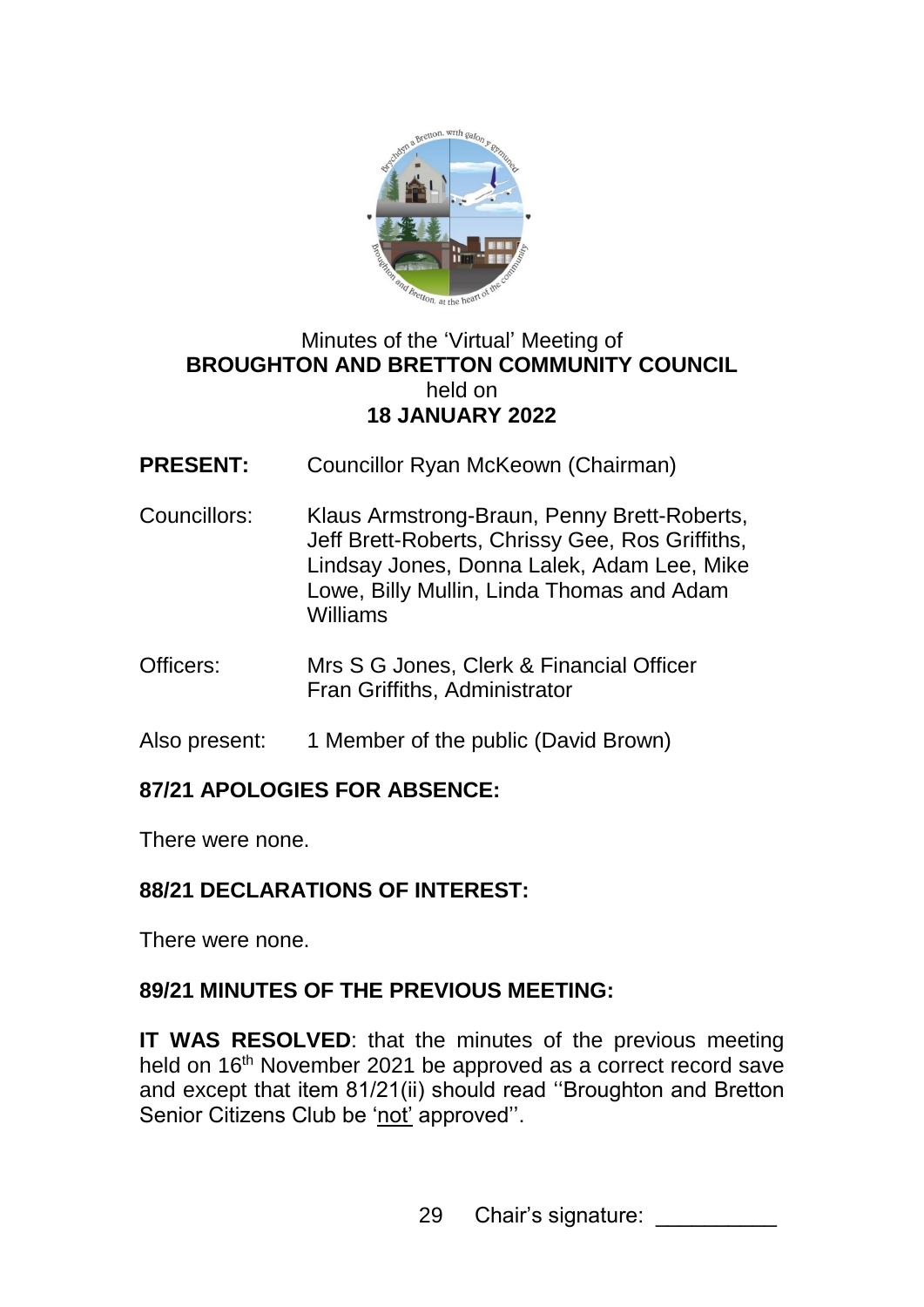# **90/21 MATTERS ARISING FROM THE MINUTES:**

There were none.

.

# **91/21 CO-OPTION IN SOUTH WARD:**

The Clerk and Financial Officer advised that two applications had been received for the above vacancy, details of which had been circulated to members, and that members would need to take a vote that evening.

Jeffrey Brett-Roberts had been successful in receiving the majority of votes and was duly elected as the new Community Councillor for the Broughton South Ward.

The Chairman welcomed Councillor J. Brett-Roberts to the Community Council and its meeting and thanked David Brown for his application. He then invited Mr Brown to remain in the meeting as a member of the public and advised him of the forthcoming Local Government elections in May 2022.

**IT WAS RESOLVED:** that Jeffrey Brett-Roberts be elected as the new Community Councillor for the Broughton South ward.

## **92/21 LOCAL GOVERNMENT AND ELECTIONS (WALES) ACT 2021:**

The Welsh Government had launched a consultation on the new Act with 9 questions to be completed by Town and Community Councils. The Clerk and Financial Officer verbally shared her response to the questions and said that she would complete the survey and send a draft to members for comments. The deadline for the consultation was 17 March 2022.

**IT WAS RESOLVED:** that the Clerk and Financial Officer submit a draft response to members for comment.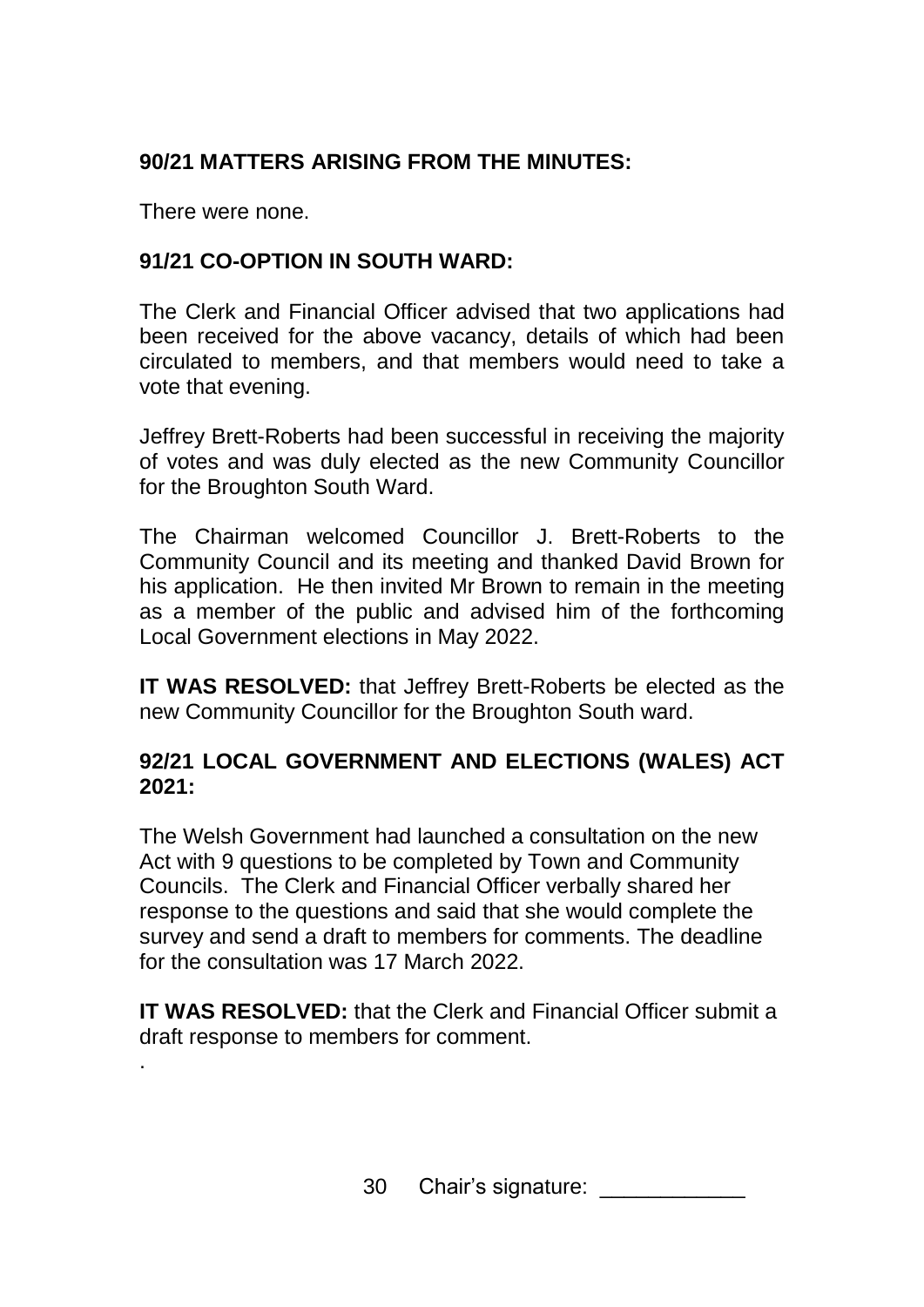## **93/21 PLANNING APPLICATIONS:**

#### **IT WAS RESOLVED:**

(a) County Council Members:

It was noted that the participation of those Councillors who were also Members of the County Council, in both the debate and subsequent vote, was on the basis that the views expressed were preliminary views taking account of the information made available to the Community Council.

The County Councillors reserved their final views on the applications until they were in full possession of all relevant arguments for and against.

- (b) That the County Planning Authority be advised of this Council's observations on the applications submitted to it for consideration, as per the attached schedule February 2022*.*
- (c) There were no planning appeals.
- (d) That the planning decisions be noted.

#### **94/21 INCOME AND EXPENDITURE REPORT:**

The Clerk and Financial Officer had circulated a report and summary of the income and expenditure position of the Council for the period ending 30th November 2021 and outlined any variances.

**IT WAS RESOLVED:** to receive and approve the report.

## **95/21 BUDGET PROPOSALS AND PRECEPT FOR 2022-23:**

The Clerk and Financial Officer had circulated a report proposing a draft budget and precept for 2022-23 taking into account the councils anticipated income and expenditure and its reserves.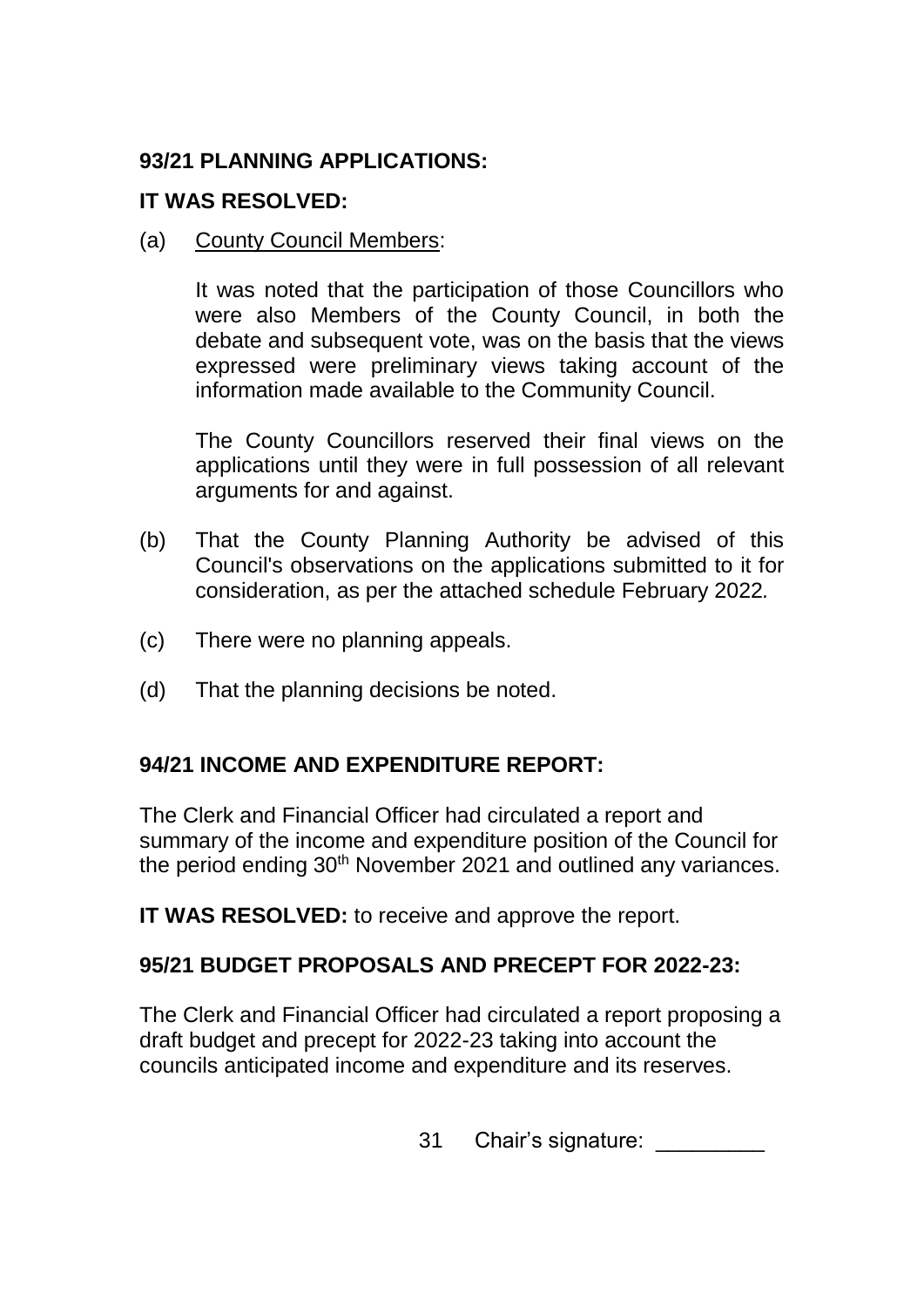The draft budget presented an expenditure over income of £35,229 based on current projections and this would need to be taken from reserves as the precept had been proposed at 0% increase this year to residents due to the known increases in inflation, national insurance and electricity and gas bills.

**IT WAS RESOLVED:** to approve a 0% increase in council tax for one year only, with any balances at year-end to be met from reserves.

#### **96/21 ACCOUNTS FOR PAYMENT:**

**IT WAS RESOLVED**: that the list of payments in the sum of £9,836.25 for December be noted and £7,739.71 for January be approved.

#### **97/21 BANK RECONCILIATION:**

**IT WAS RESOLVED:** to receive and approve the bank reconciliation for the period ending 30<sup>th</sup> November and to receive the bank reconciliation for 31<sup>st</sup> December at the next meeting.

## **98/21STRUCTURAL SURVEY:**

The council had received an update on the structural survey that had been undertaken for the council's steel lamp columns. A total of 603 columns had been inspected with 2 identified as rusty and in need of replacement and 8 damaged by impact, for example, a car. The two rusty ones had already been scheduled in for a service transfer and the 8 damaged columns would be repaired in due course, they were not of an urgent nature.

**IT WAS RESOLVED:** to accept the current position.

#### **99/21 POLICE/HIGHWAYS AND LIGHTING MATTERS:**

Members reported on the following issues:

- i) Potholes on Church Road, following on from Broughton Hall Road and Mold Road, near Kinnerton Park.
	- 32 Chair's signature: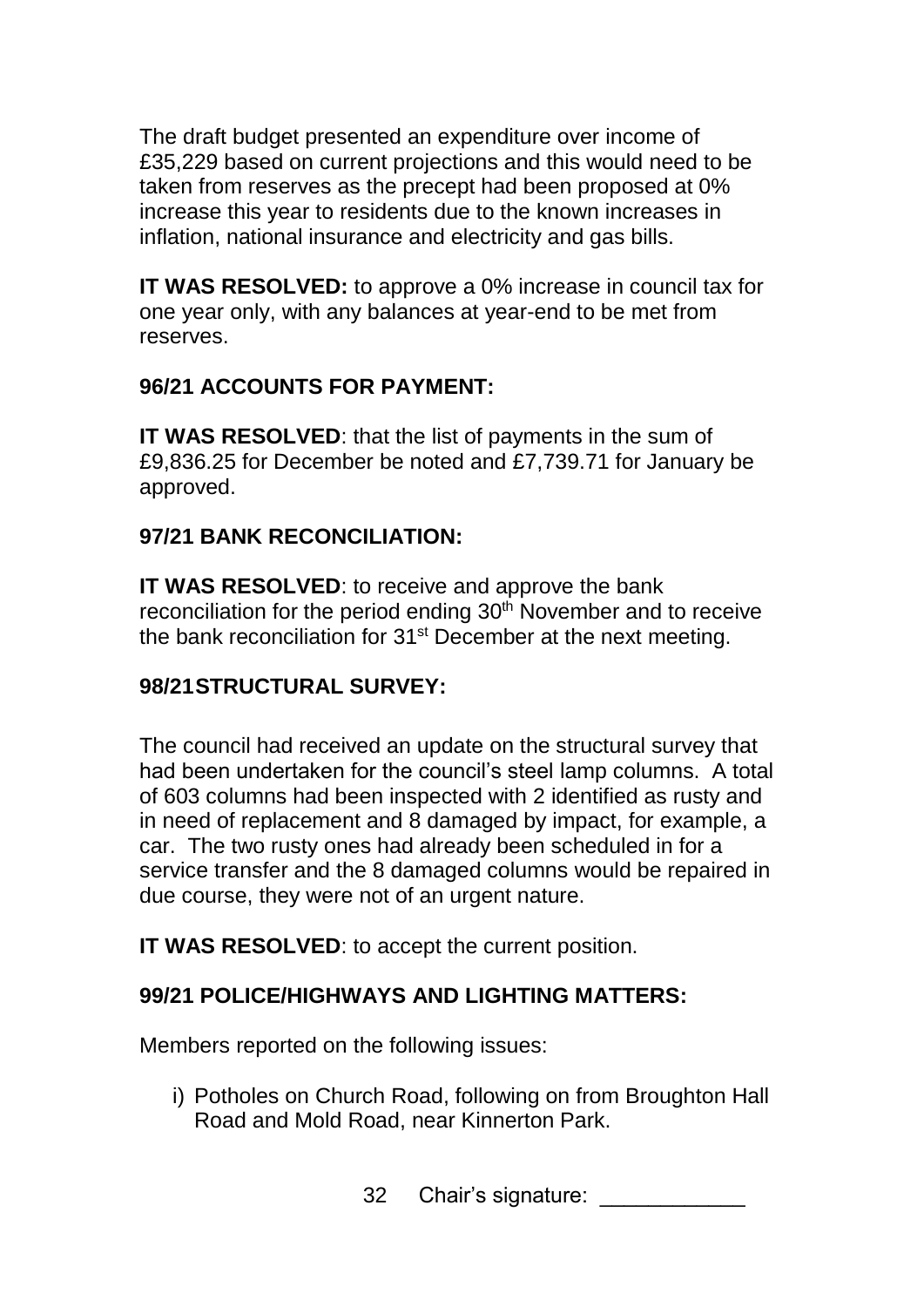ii) Proposals to replace the crossing on Main Road, near the Co-op with traffic lights – an update from the County Council had been requested.

#### **IT WAS RESOLVED:** to note the updates.

# **100/21 CLERK AND FINANCIAL OFFICER'S REPORT:**

The Clerk and Financial Officer advised that the cost to the council for the joint maintenance agreement for December amounted to £6,788.46 and for January amounted to £5,470.14.

**IT WAS RESOLVED TO:** to receive and note the updates.

## **101/21 COUNTY MEMBERS INFORMATION ITEMS:**

A Councillor expressed his disappointment that the Planning Inspectorate had refused the proposed development at the Old Warren.

## **102/21 MEMBERS' INFORMATION ITEMS:**

The Clerk and Financial Officer had been informed that the Broughton Carnival had been brought forward by one week to coincide with the Queen's Platinum Jubilee celebrations over the weekend of 3<sup>rd</sup>/4<sup>th</sup> June and that a street party had also been arranged. A street party would also take place on Forest Drive.

Discussions had commenced with the County Council's Biodiversity Officer about the appropriate trees and most suitable locations for the planting of seven trees to mark seven decades of the Queen's reign.

Members of the War Memorial Institute committee said that they would work closely with the Community Centre committee to establish a programme of events.